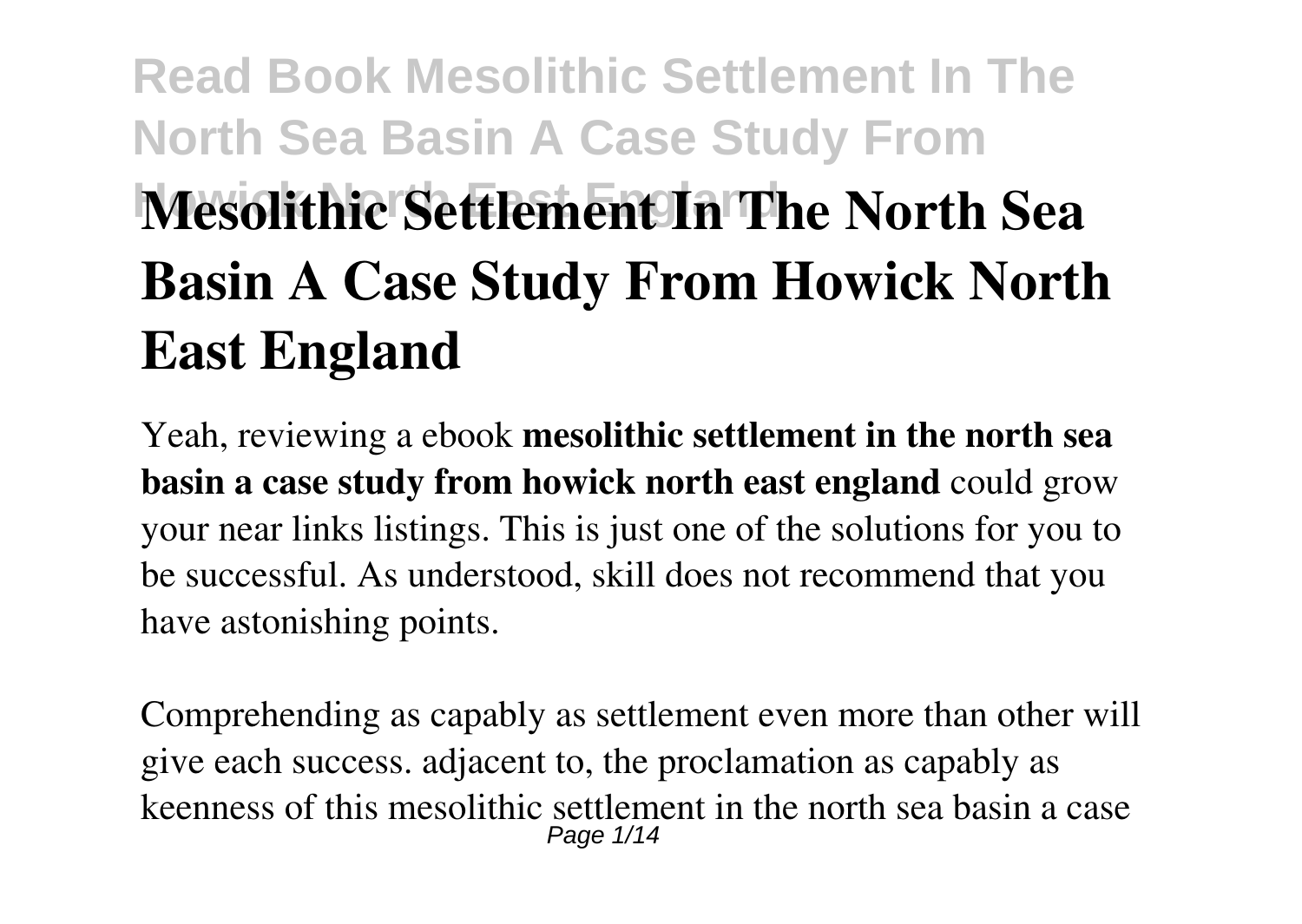**Read Book Mesolithic Settlement In The North Sea Basin A Case Study From** study from howick north east england can be taken as with ease as picked to act.

*Lost Ancient Stone Age Settlement Beneath the North Sea ? Skulls, Shamans and Sacrifice in Stone Age Britain*

Stone Age Scandinavia: First People In the North (10,000-5000 BC) Stone Age Britain: The Mesolithic | History of Britain 9000 BC to 3500 BC*Neolithic Times - 5 Things You Should Know - History for Kids* **What Happened To Britain's Last Hunter-Gatherers? Prehistoric Europe Documentary 'Magic' Mesolithic pendant is oldest art ever found in Britain** Occupying the North Atlantic: Mesolithic middens \u0026 Viking diaspora **'The Cradle of Stonehenge'? Blick Mead - a Mesolithic Site in the Stonehenge Landscape - Professor D** The Iron Gates Mesolithic – a case of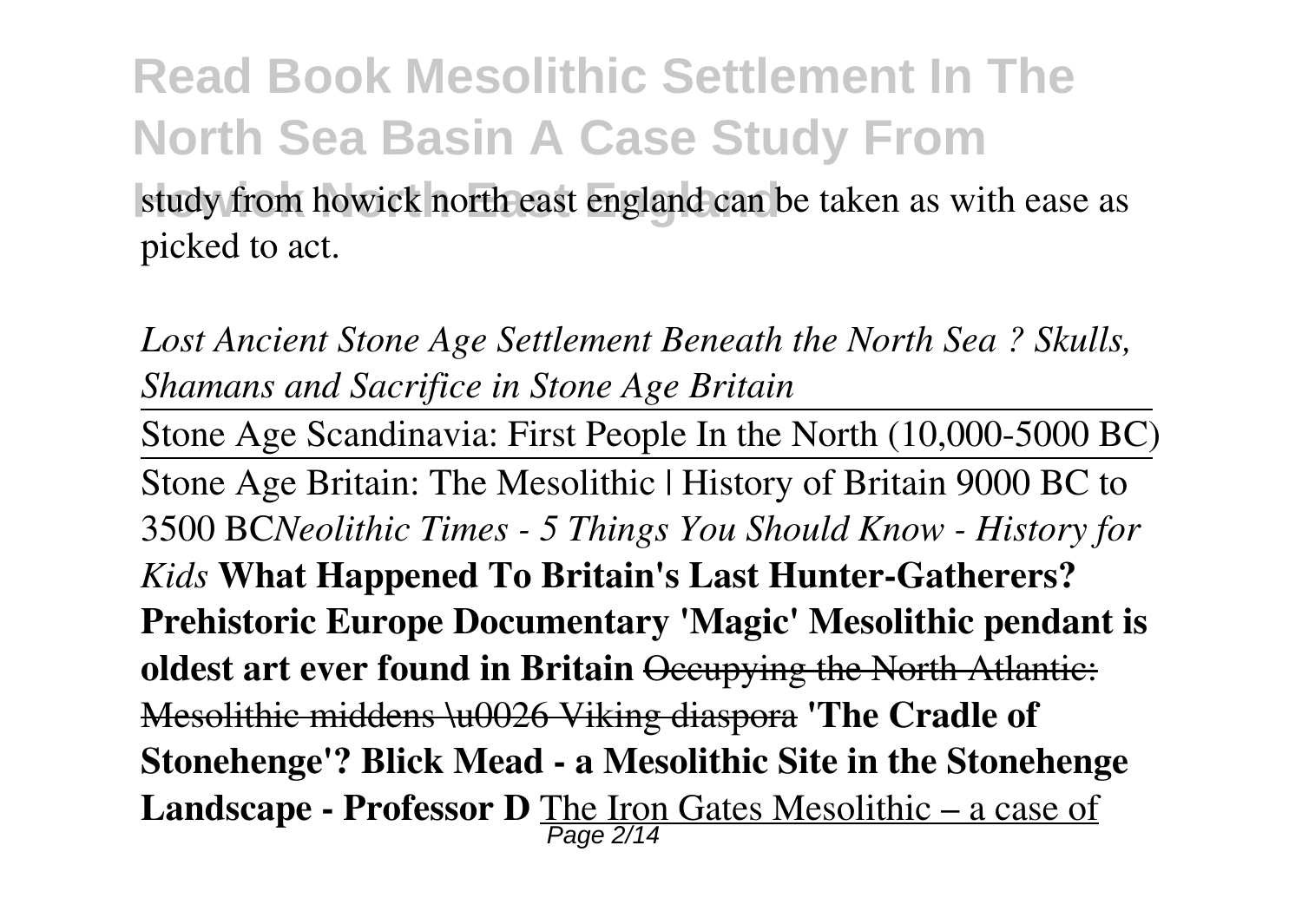#### **Read Book Mesolithic Settlement In The North Sea Basin A Case Study From hunter-gatherer complexity?** England

Prehistory | Educational Video for Kids<del>Gwithian Mesolithic</del> Settlement Who were the first Europeans? Ray Mears' Bushcraft S01E01 - Aboriginal Britain

Lost City Of Atlantis Found In North Sea? Class6th History chapter 2 On the trail of earliest people QUES/ANS ARCHEOLOGY-Aboriginal Britain by Ray Mears Map Shows How Humans Migrated Across The Globe Mesolith - Building the First House \_ IADT/UCD Short 2013 *DNA evidence shows surprise cultural connections between Britain and Europe 8,000 years ago* How Doggerland Sank Beneath The Waves (500,000-4000 BC) // Prehistoric Europe Documentary Unravelling the mysteries of Stonehenge (5 Dec 2013) **Roaming the North-West- The Mesolithic Hunter-Gatherers of Europe** Why is the Google Book Page 3/14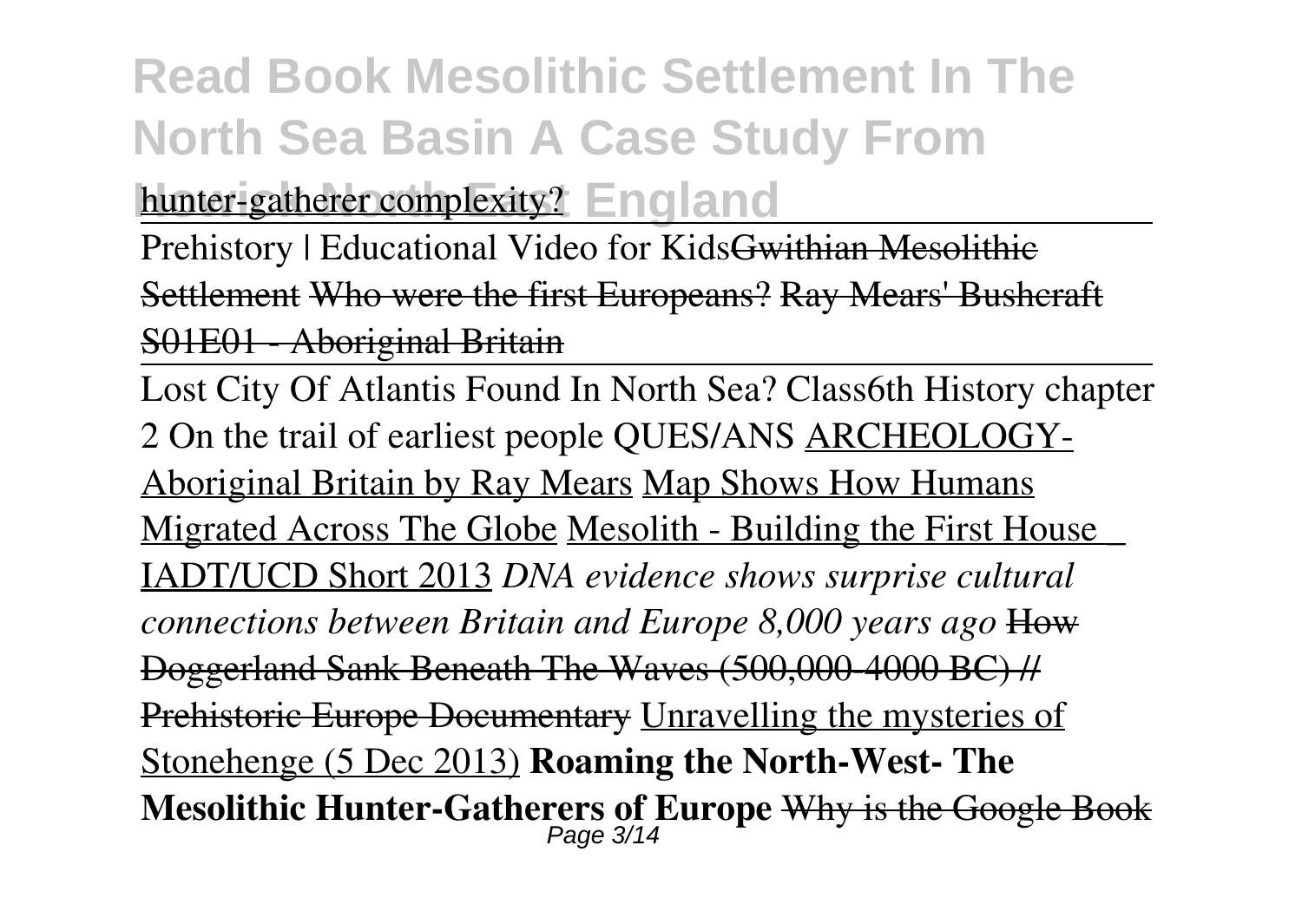**Search Settlement So Controversial? In Our Time: S21/41 Doggerland (June 27 2019) Mesolithic Life at Star Carr -**

**Archaeology Studio 048** *Underwater Stone Age settlement mapped out* What Happened To The Hunter-Gatherers of Southeast Europe? Stone Age Europe Documentary

Lithics, Books and the Embodiment of Prehistory? Mesolithic-Neolithic Transition of BritainAncient Ireland Explored *Mesolithic Settlement In The North*

Mesolithic Settlement in the North Sea Basin. A Case Study from Howick, North-East England. Download PDF Viewer. Book License. Contributor(s) Waddington, Clive (editor) Collection Knowledge Unlatched (KU) Number 104937. Language English. Afficher la notice complète.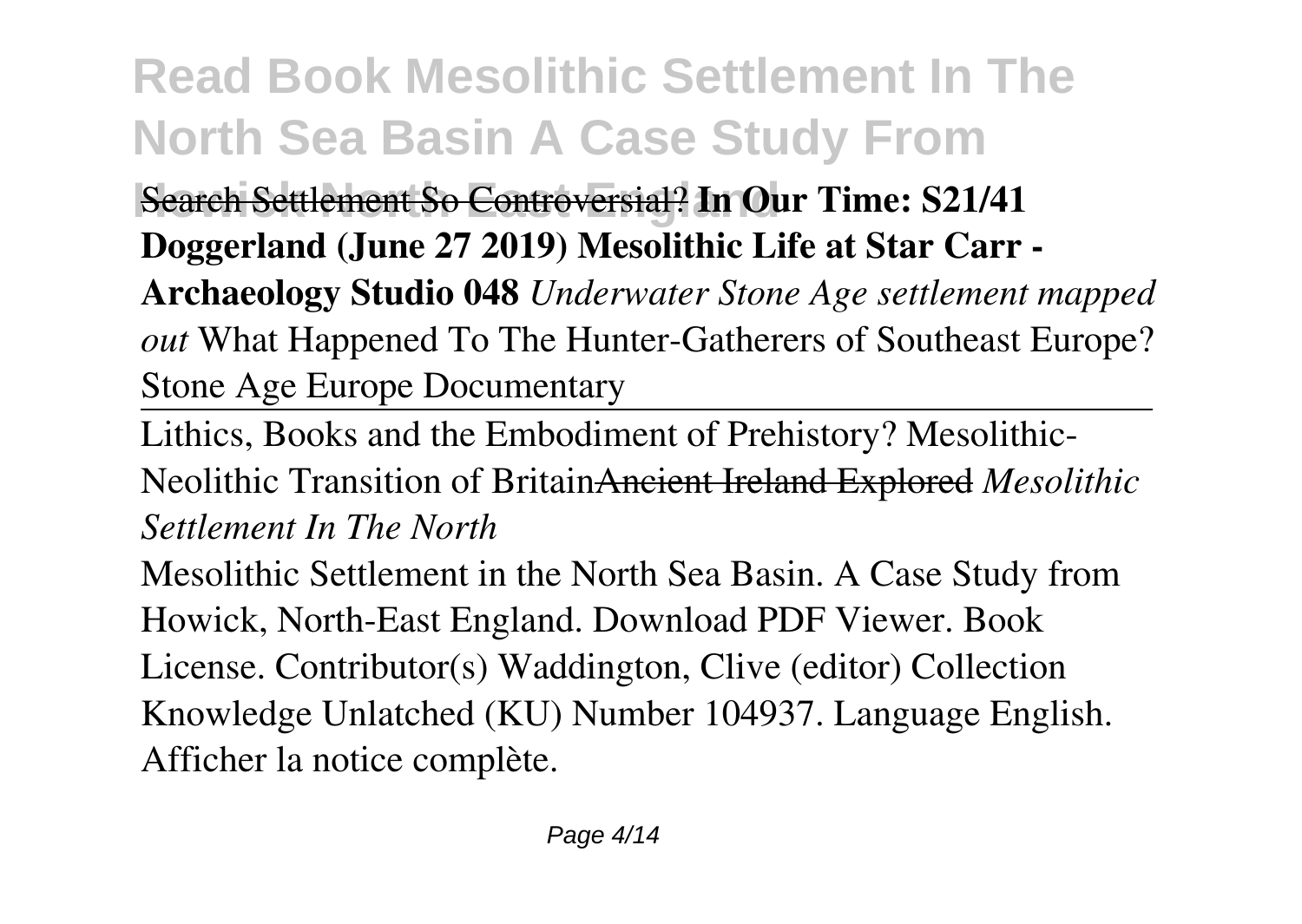#### **Howick North East England** *Mesolithic Settlement in the North Sea Basin*

The Howick excavations have forced a rethink of the scale and nature of Mesolithic settlement in North-East England, as well as the relationship between this and other regions around the North Sea Basin. It is hoped that this work will help encourage further research into the Mesolithic of the region and its interactions with adjacent areas of ...

*Mesolithic Settlement in the North Sea Basin: A Case Study ...* Probably the best known is the site of Star Carr in North Yorkshire, where excavation, supported by Historic England, that was necessitated by the drying out of archaeological deposits, has led to a totally new understanding of the site, as set out in a major new report. The Upper Palaeolithic and Mesolithic of the Middle Kennet Page 5/14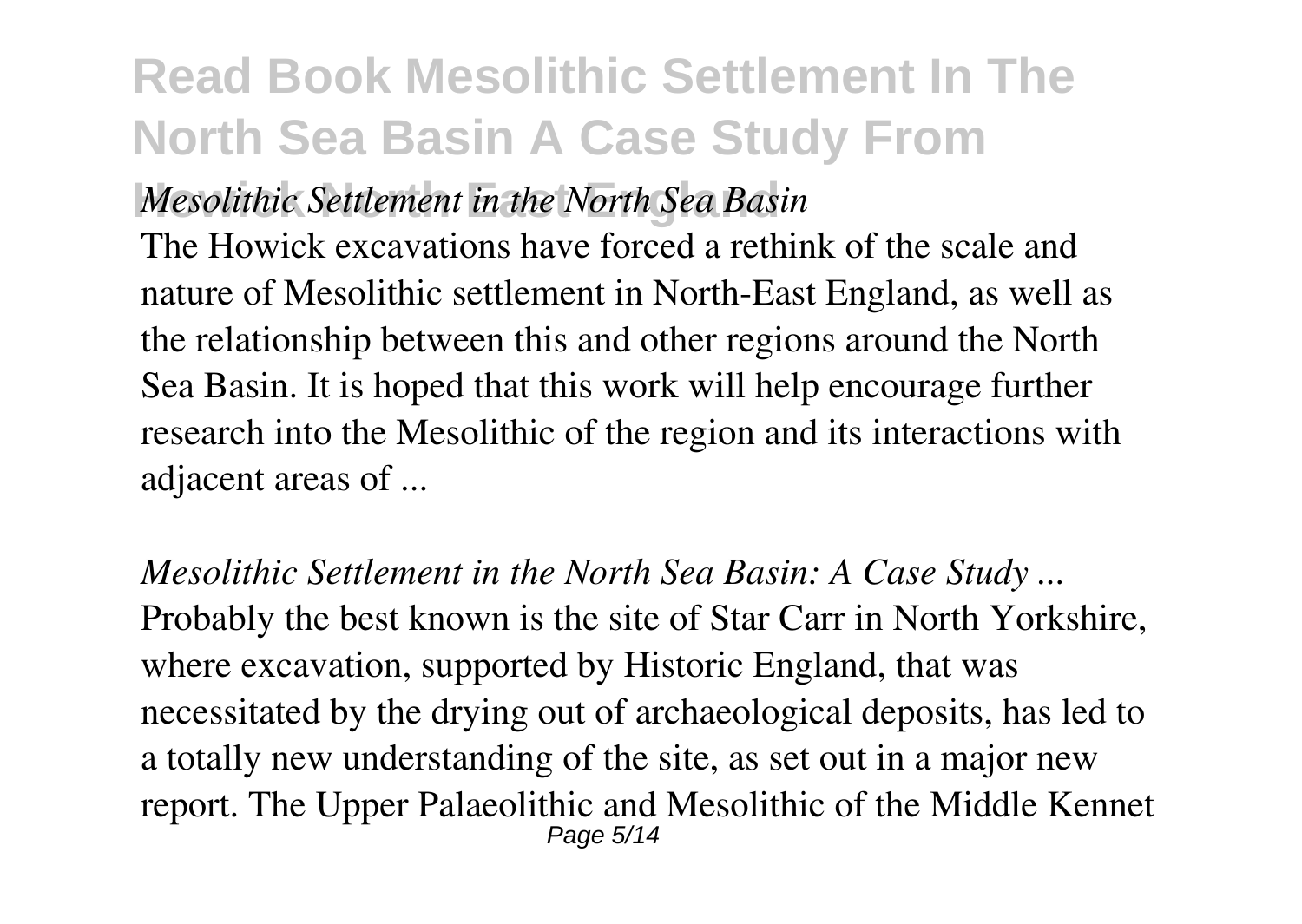### **Read Book Mesolithic Settlement In The North Sea Basin A Case Study From** *Malleyick North East England*

*Understanding Mesolithic Settlement and Environments ...* Abstract Current models of the Mesolithic settlement and mobility systems of northern England have largely resulted in a highly constrained view of the spatial use of the changing postglacial landscape. The ethnography of northern hemisphere huntergatherers in North America is at odds with such interpretations.

*Regional settlement systems in Mesolithic northern England ...* Details. The archaeological remains at Howick consist of a Mesolithic hut site and an Early Bronze Age cist cemetery located on a modern cliff edge overlooking a small estuary. This volume is devoted solely to the reporting and interpretation of the Mesolithic Page 6/14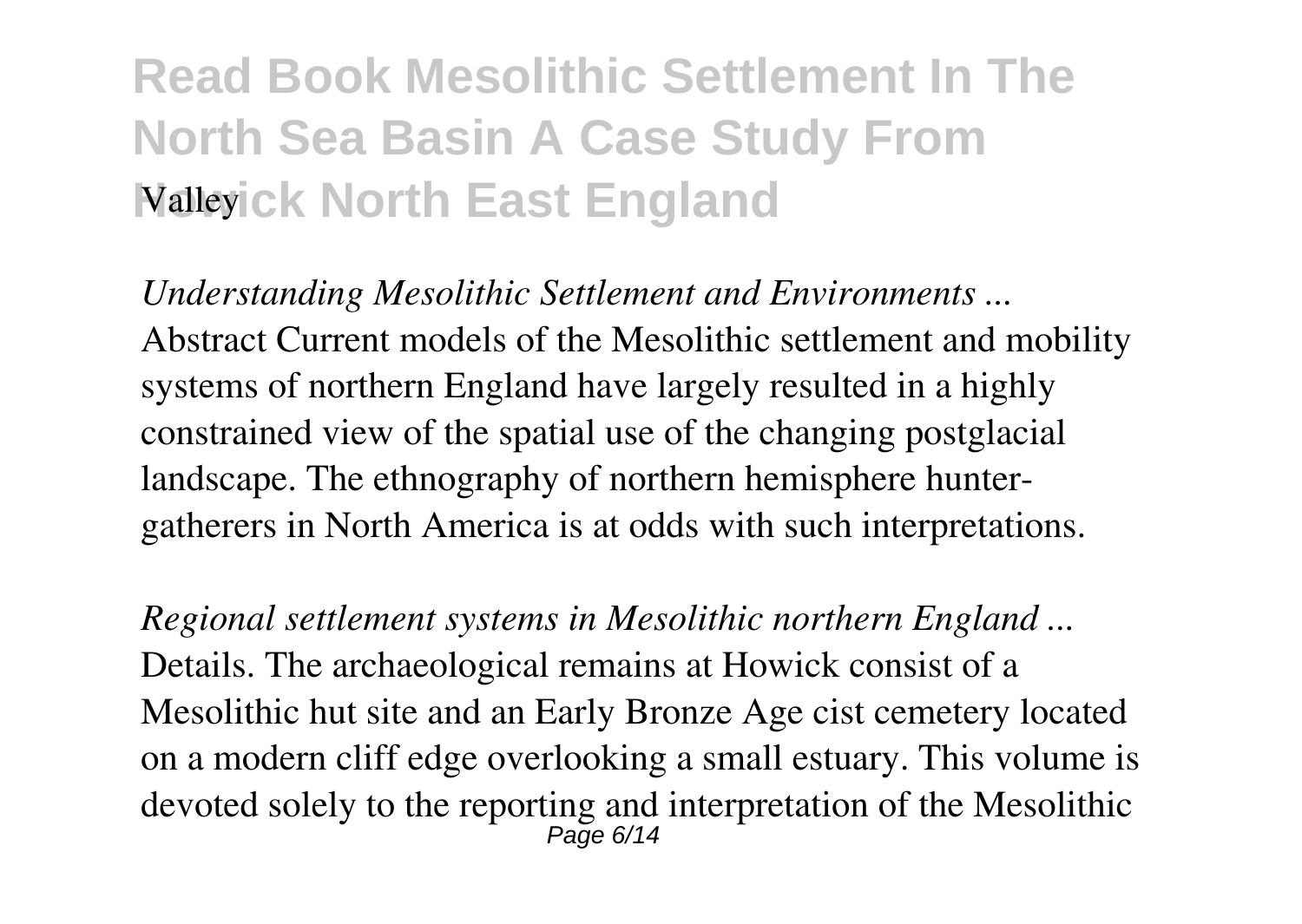remains. Three huts had been constructed on the Howick site, all on the same footprint, with no evidence to indicate a gap between these occupations, and the remains inside the hut were all consistent with its use as a habitation site.

#### *Mesolithic Settlement in the North Sea Basin*

Mesolithic settlement in the North Sea basin; a case study from Howick, North-East England. Ed. by Clive Waddington. Oxbow Books 2007 235 pages \$40.00 Hardcover GN774 The 15 chapters of this work report on excavation carried out in 2005 of a mesolithic hut site, with the geophysical survey, fieldwalking, test pits, absolute dating, chipped ...

*Mesolithic settlement in the North Sea basin; a case study ...* Page 7/14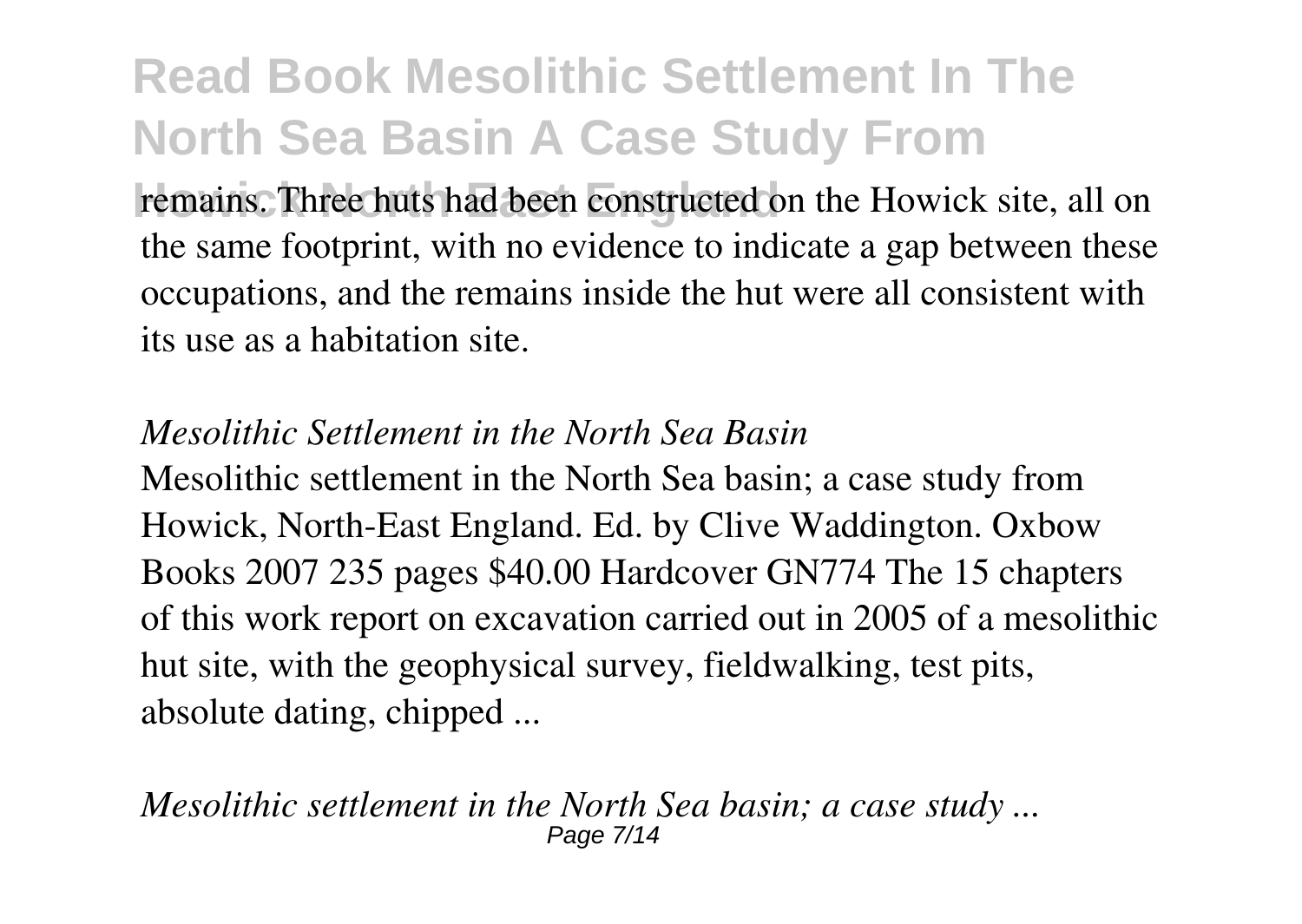The Mesolithic (Greek: ?????, mesos "middle"; ?????, lithos "stone") is the Old World archaeological period between the Upper Paleolithic and the Neolithic.The term Epipaleolithic is often used synonymously, especially for outside northern Europe, and for the corresponding period in the Levant and Caucasus.The Mesolithic has different time spans in different parts of Eurasia.

#### *Mesolithic - Wikipedia*

Mesolithic settlement at Stonehenge this is a report reproduced on Stonehenge News about the thesis that the area has been continuously settled since the Mesolithic. How "special" this is cannot be ascertained -- since an area like Stonehenge is of course intensively investigated. I could tell that a BOOK was already formulating in the.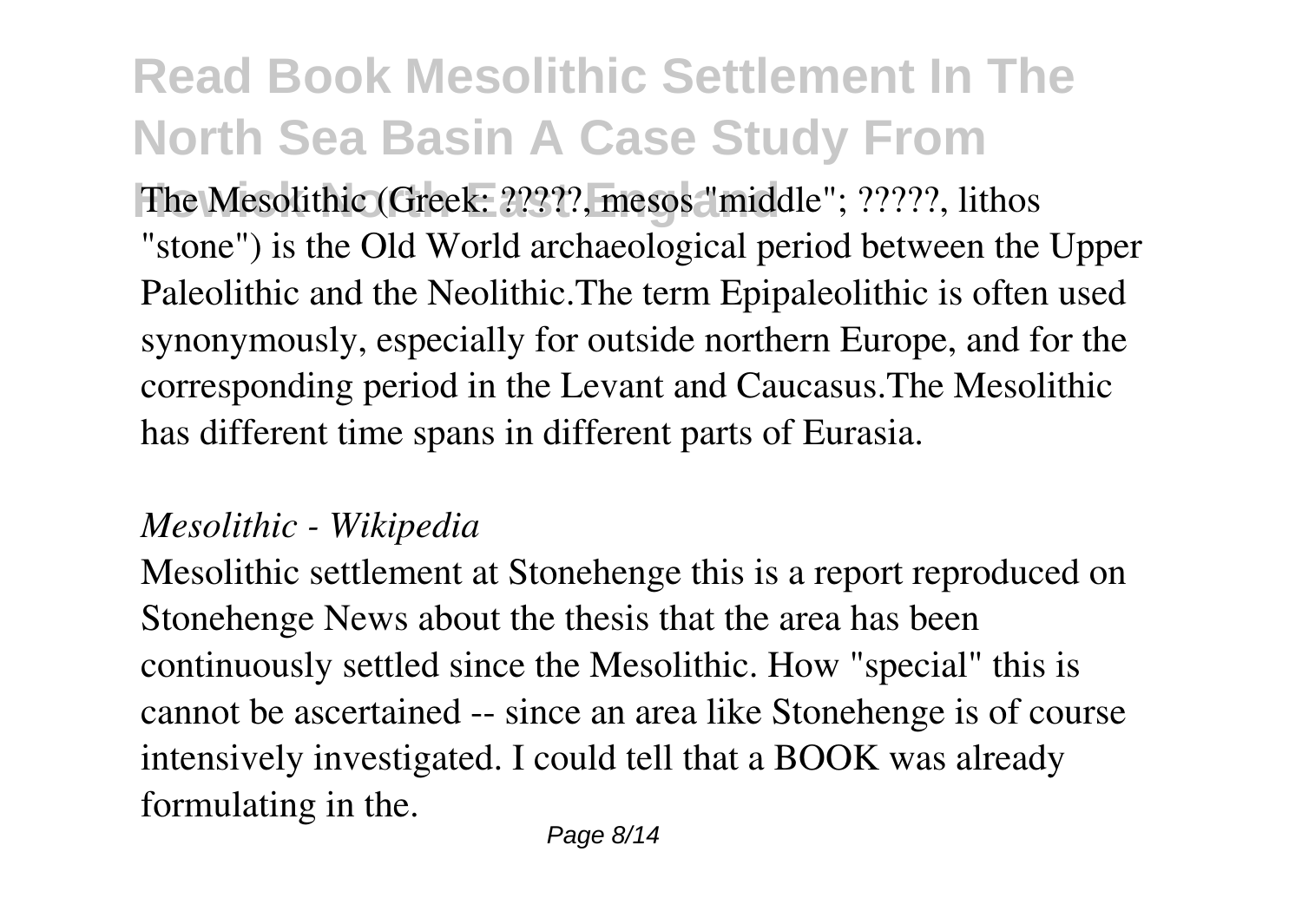### **Read Book Mesolithic Settlement In The North Sea Basin A Case Study From Howick North East England**

*[PDF] mesolithic settlement of Northern Europe by Grahame ...* Star Carr is a Mesolithic archaeological site in North Yorkshire, England. It is around five miles (8 km) south of Scarborough. It is generally regarded as the most important and informative Mesolithic site in Great Britain.

#### *Star Carr - Wikipedia*

This timeline of human prehistory comprises the time from the first appearance of Homo sapiens in Africa 315,000 years ago to the invention of writing and the beginning of history, 5,000 years ago.It thus covers the time from the Middle Paleolithic (Old Stone Age) to the very beginnings of world history.. All dates are approximate subject to revision based on new discoveries or analyses. Page 9/14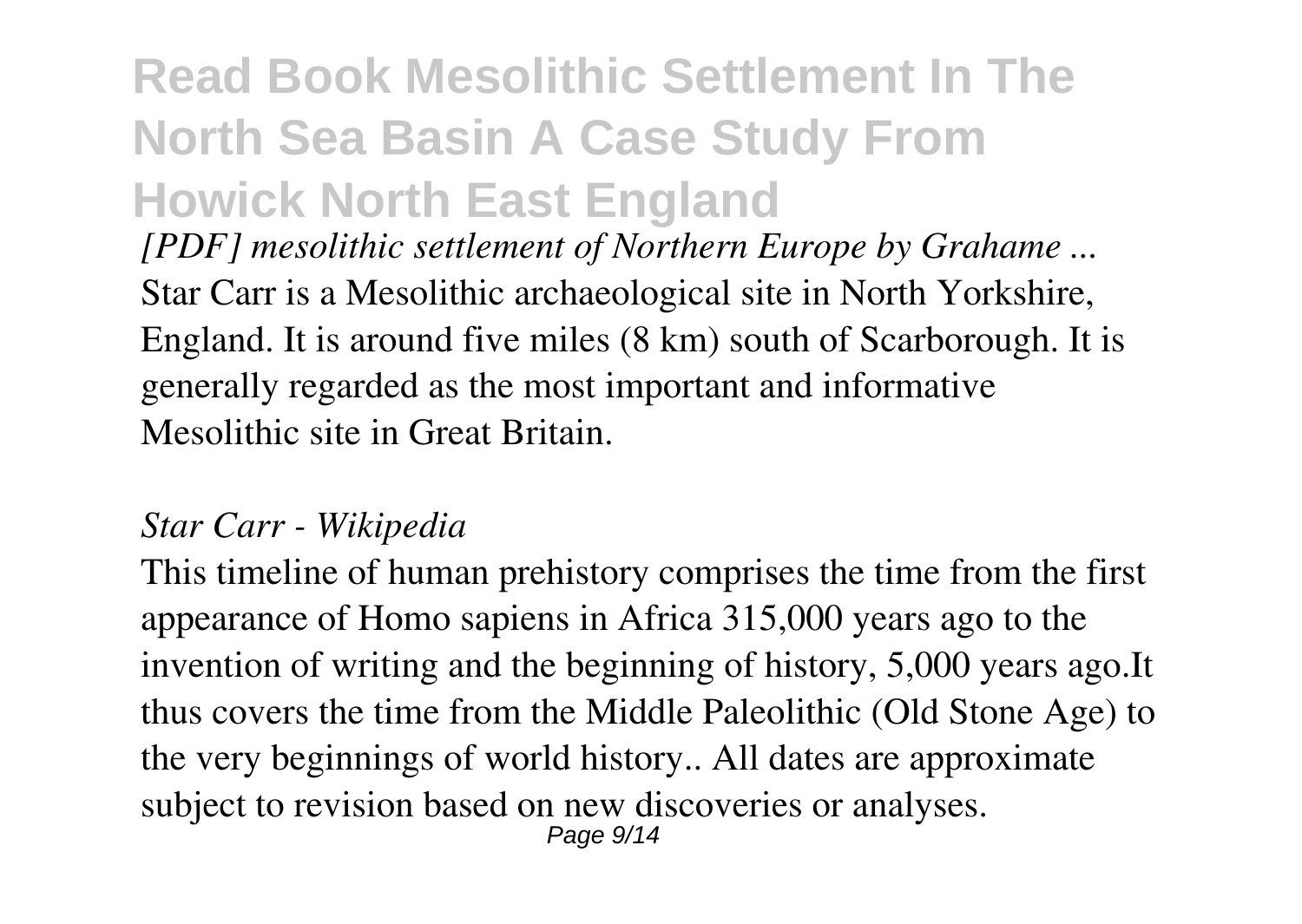#### **Read Book Mesolithic Settlement In The North Sea Basin A Case Study From Howick North East England** *Timeline of human prehistory - Wikipedia*

Looking at it now, you would never think that it was once home to a settlement of Mesolithic humans some 10,000 years ago — because the region is submerged beneath the North Sea. According to Live Science, recent discovery of a fossilized forest below the waves has renewed researchers' hope of getting closer to a long lost human settlement.

*Doggerland: The Real-Life Atlantis In Europe's North Sea* Studies of the chronology of the Final Palaeolithic and early Mesolithic in the North European Plain are affected by the specific conditions influencing deposition. The last global-scale sedimentation event in this area had been the formation of dunes, Page 10/14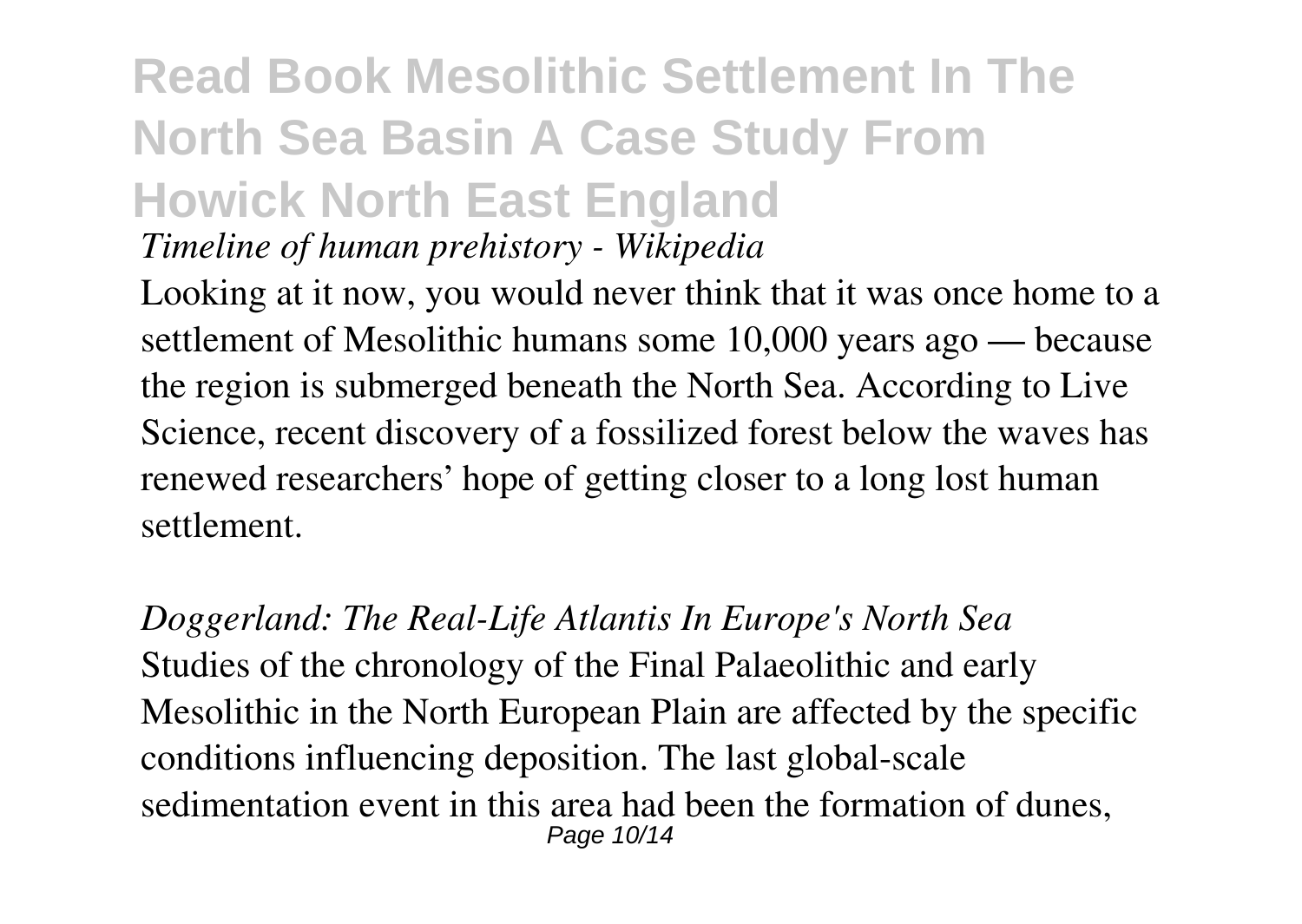### **Read Book Mesolithic Settlement In The North Sea Basin A Case Study From** the last phase of which took place in the Younger Dryas.

*The Dawn of the Mesolithic on the Plains of Poland ...* The Mesolithic site at Mount Sandel was excavated during the 1970s by Peter Woodman of University College Cork. Woodman found evidence of up to seven structures, at least four of which may represent rebuildings. Six of the structures are circular huts of six meters (about 19 feet) across, with a central interior hearth.

#### *Mount Sandel - Mesolithic Settlement in Ireland*

Mesolithic Settlement in the North Sea Basin: A Case Study from Howick, North-East England Hardcover – 20 Dec. 2007 by Clive Waddington (Editor) 5.0 out of 5 stars 1 rating See all formats and editions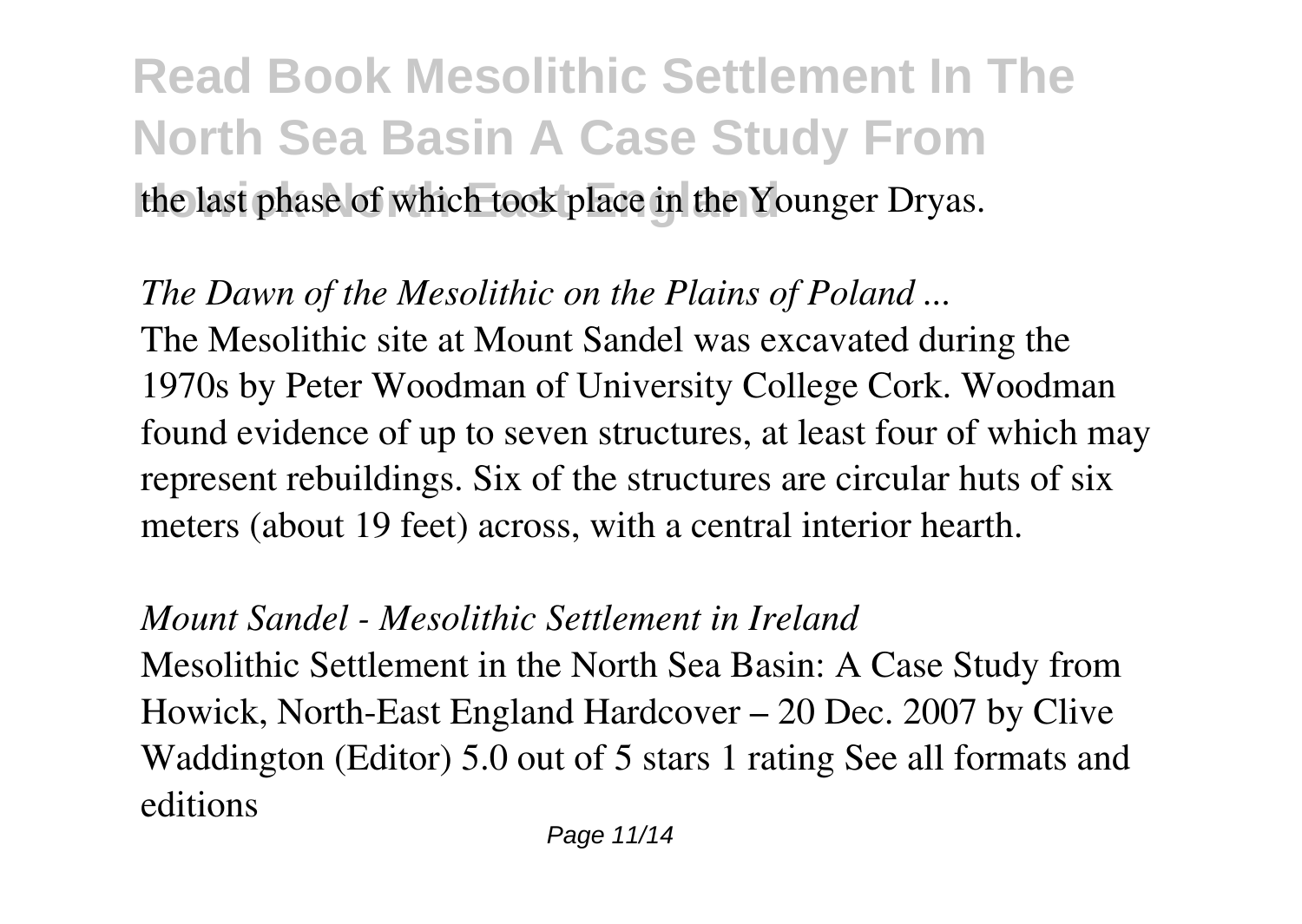### **Read Book Mesolithic Settlement In The North Sea Basin A Case Study From Howick North East England**

*Mesolithic Settlement in the North Sea Basin: A Case Study ...* Mesolithic Settlement in the North Sea Basin. The archaeological remains at Howick consist of a Mesolithic hut site and an Early Bronze Age cist cemetery located on a modern cliff edge overlooking a small estuary. This volume is devoted solely to the reporting and interpretation of the Mesolithic remains.

#### *Welcome to Oxbow Books*

Star Carr reanalysed, in Bevan, L. & Moore, J. (ed.) Peopling the Mesolithic in a northern environment (British Archaeological Reports International Series 1157): 69–80.

*Substantial settlement in the European Early Mesolithic ...* Page 12/14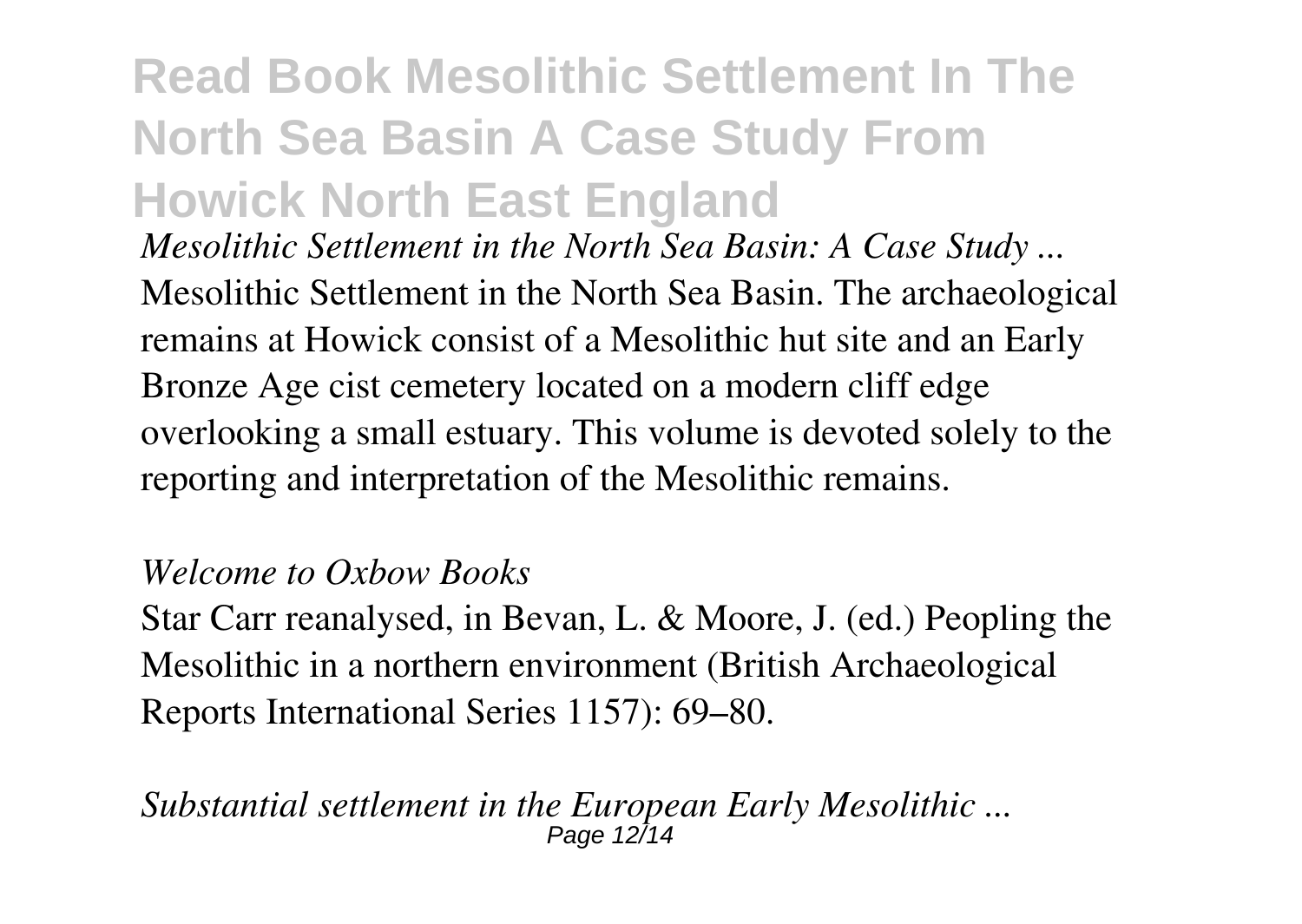**Mesolithic settlement in the North Sea basin; a case study ... There** are three main clusters of Linear Pottery settlement on the North European Plain: the Kujavy region west of Poznan and south of Torun, the area Page 7/26. Bookmark File PDF Mesolithic Settlement In The North Sea

*Mesolithic Settlement In The North Sea Basin A Case Study ...* Star Carr is a Mesolithic (Middle Stone Age) archaeological site, dating to around 9000 BC, just centuries after the end of the last Ice Age. It has become world famous in the archaeological world due to the preservation of artefacts found buried deep in the peat. Learn more.